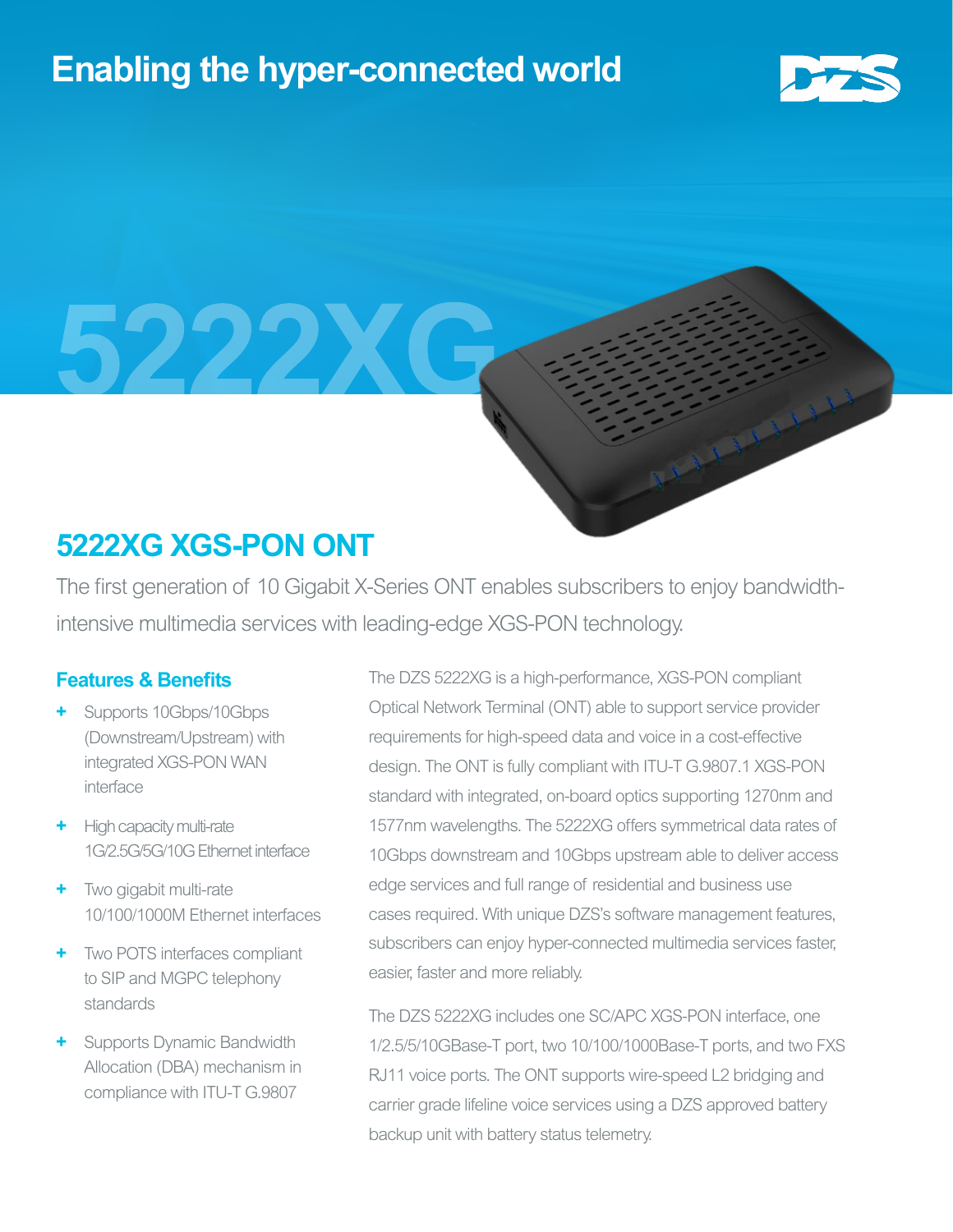

### **Service Scenario**

The XGS-PON network consists of an Optical Line Termination (OLT) located at the Central Office, and a set of residential Single-Family Unit (SFU) and Multi Dwelling Unit (MDU) locations with Optical Network Terminals (ONTs). Between them is the optical distribution network (ODN) comprised of fibers, passive optical splitters and couplers.

The 5222XG ONT support 10 Gigabit symmetrical data using the XGS-PON standard. Services include High-Speed Internet (HIS), Packet Voice, IPTV, OTT video, and cloud enabled services to multi-media devices.

## **Key Service Attributes**

- **+** FSAN ITU-T G.9807.1 XGS-PON compliant
- **+** One 10GBase-T Ethernet port, RJ45 supporting 10Gbps symmetrical services
- **+** Two 1GBase-T Ethernet ports, RJ45 supporting 1Gbps symmetrical services
- **+** Two voice ports, FXS interfaces compliant to ANSI standards, SIP and MGCP
- **+** MTU jumbo frame 9216-byte support
- **+** IPTV multicast, IGMPv2 and IGMPv3 services
- **+** Any-port, Any-service data model
- **+** Traffic management including Q-in-Q tagging, 802.1Q VLANs, multiple subscriber VLANs, per-port rate limiting
- **+** 802.1p priority bits, DiffServ and priority ques based on services types.
- **+** Transparent LAN services, LLDP-MED
- **+** 12 VDC power adapter, optional uninterruptable service power source with battery backup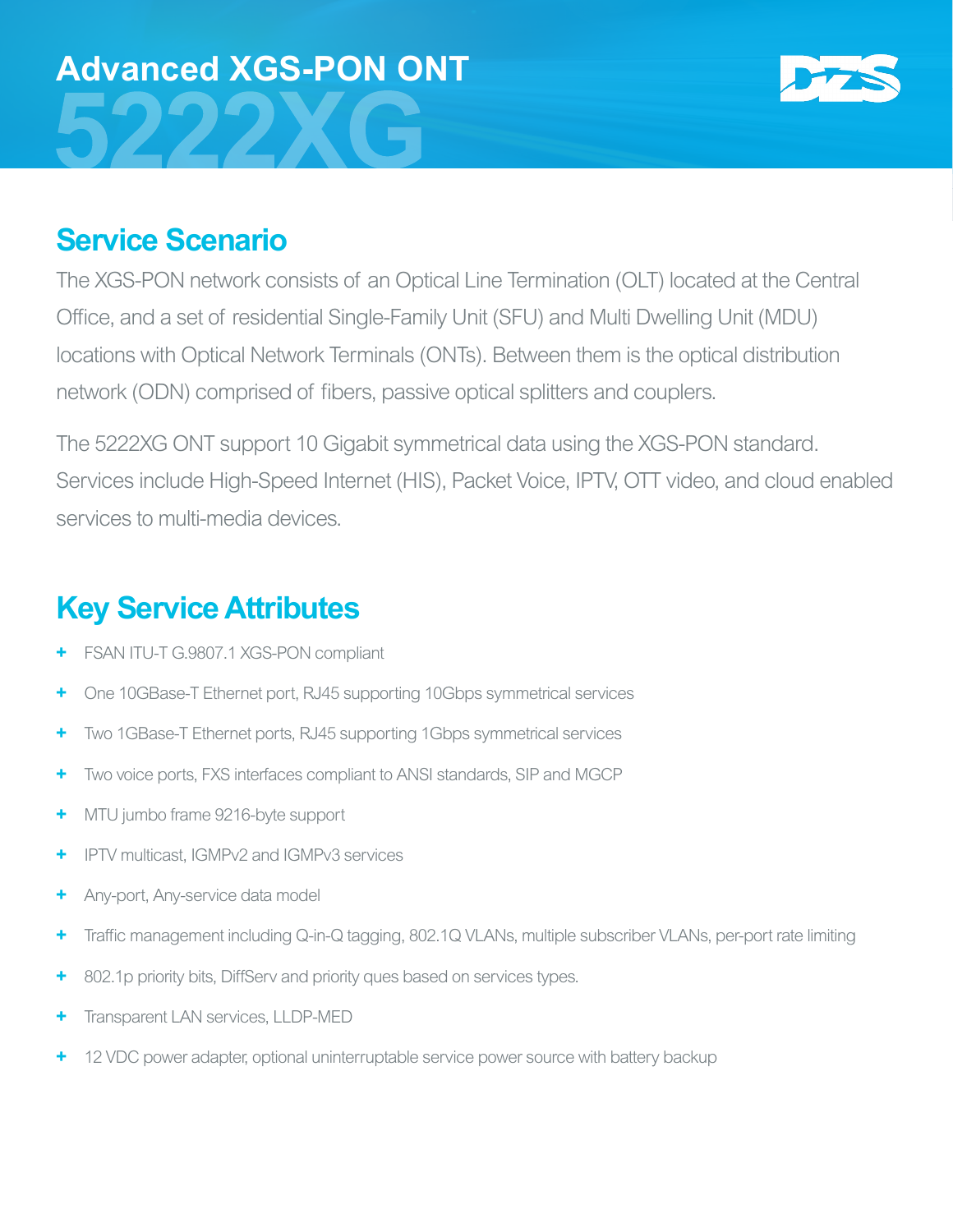## **Advanced XGS-PON ONT**



### **Features, Protocols, Interfaces**

#### **System**

- + 512MB Flash Memory
- + 1G SDRAM (DDR)
- + XGS-PON WAN Interface
- + Capacity:10Gbps Down/10Gbps Up

#### **Interfaces**

- + WAN: 1 SC/APC port, XGS-PON
- + LAN:1 port 1/2.5/5/10GBase-T Ethernet (RJ45), 2 ports 10/100/1000MBase-T Ethernet (RJ45)
- + Telephone: 2 ports 2-wire RJ11
- + Power: 1 2-pin barrel connector, optional 1 2x4 8-pin battery connector
- + LED Indicators
- + Power switch
- + Recessed RESET button

#### **XGS-PON**

- + N1 Class, 20km (12.4 miles), reach, max split 128
- + Maximum ODN Attenuation, +29 dB link budget
- + Transmitter, 1270nm, +2.0 to +7 dBm
- + Receiver, 1577nm, -28 dBm
- + Forward Error Correction (FEC) per G.989.3

#### **Quality of Service**

- + HW-based internal IEEE 802.1p (CoS)
- + Strict Priority (SP)
- + 802.1Q(VLAN tag) QoS mapping ToS/CoS
- + 8 queues per port
- + Classified traffic can be tagged with VLAN ID and Ethernet Priority bit, and can be assigned to priority queues
- + Classify packets into different IEEE 802.1p priority queues according to DSCP values (RFC 2475)
- + The range of traffic shaping or rate-limit shall between 64 Kbps to the maximum port rate with 64kbps granularity. The accuracy error shall be less than ±10%.
- + DSCP IP CoS (RFC 2475)

#### **Telephone**

- + SIP (RFC 3261)
- + MGCP
- + RENs per line: 5 maximum
- + Drop length: Residential short loop, 152.4 m (500 ft.)
- + Output max: 25mA
- + Ring voltage: 48Vrms @ 20/25 Hz

#### **Software Features**

- + IEEE802.1D and IEEE802.1Q
- + Address learning with auto aging-L2/BPDU Filter
- + Support 2048 MAC learning addresses
- + Multiple T-CONTs/GEM ports per device
- + Flexible mapping between GEM port and T-CONT
- + Priority queues and scheduling on upstream
- + Activation with automatic discovered serial
- number and password
- + Dying Gasp

#### **Management**

- + ITU-T 984.1/G988 compliant OMCI interface
- + CPE Manager Web UI
- + CLI over telnet
- + SNMP Client
- + TR-069, TR-104, TR-98
- + LED indications for status

#### **Compliance**

- + FCC Part 15 Class B
- + ICES-003 Class B
- + EN55022, EN55024
- + IEC 62368-1
- + FDA IEC 60825-1
- + RoHS 2015/863/EU

### **Physical & Environmental Specifications**

| Dimensions $(W \times H \times D)$ | 8.5" (216mm) x 5.6" (142mm) x 1.4" (35mm) | Voice lines       | $2 \times$ FXS (RJ11)               |
|------------------------------------|-------------------------------------------|-------------------|-------------------------------------|
| Operating temperature (-C and -I)  | $0$ ~+40 $^{\circ}$ C Commercial          | <b>I AN 10GF</b>  | 1 x 1/2.5/5/10GBase-T (RJ45)        |
| Storage temperature                | $-4$ ~ 149°F (-20 ~ 65°C)                 | LAN 1GE           | 2 x 10/100/1000MBase-T (RJ45)       |
| Operating humidity                 | 5 to 90% (non-condensing)                 | Optical line      | 1 x SC/APC, XGS-PON                 |
| AC power adaptor                   | 90-240VAC, 50/60Hz                        |                   | Power switch, recessed RESET button |
| DC power                           | +12 VDC nominal, +10-16 VDC / 1.5A        | Power consumption | Approx. 15W                         |

| Voice lines       | $2 \times FXS (RJ11)$               |
|-------------------|-------------------------------------|
| <b>I AN 10GF</b>  | 1 x 1/2.5/5/10GBase-T (RJ45)        |
| I AN 1GF          | 2 x 10/100/1000MBase-T (RJ45)       |
| Optical line      | 1 x SC/APC, XGS-PON                 |
|                   | Power switch, recessed RESET button |
| Power consumption | Approx, 15W                         |